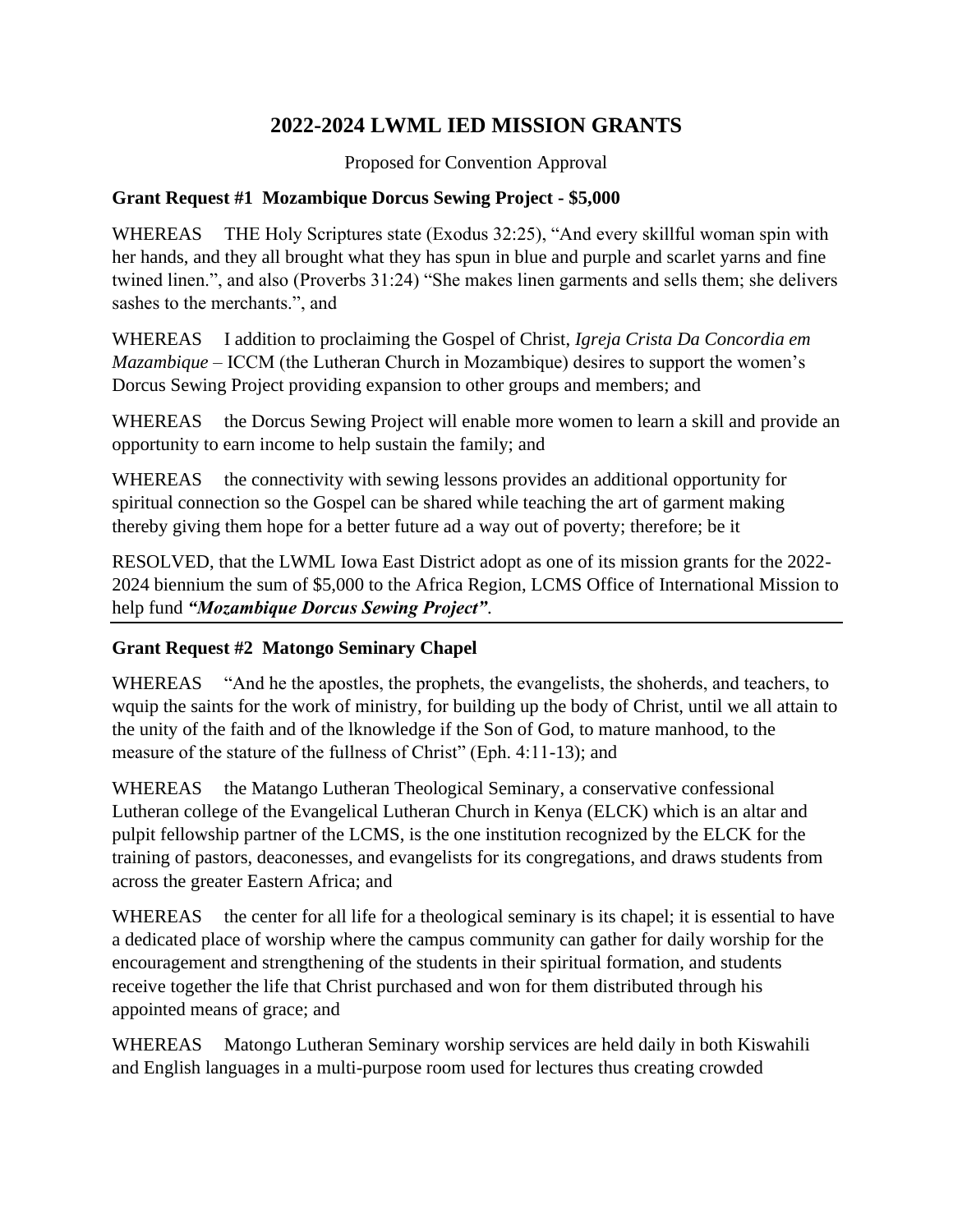conditions for the rising student enrollment with more influx expected form other regions of Africa, therefore; be it

RESOLVED, that the LWML Iowa East District adopt as one of its mission grants for the 2022- 2024 biennium the sum of \$5,000 to the Africa Region, LCMS Office of International Mission to help fund *"Matongo Seminary Chapel"* to provide a dedicated place for the seminary community to worship and receive the Sacraments.

**\_\_\_\_\_\_\_\_\_\_\_\_\_\_\_\_\_\_\_\_\_\_\_\_\_\_\_\_\_\_\_\_\_\_\_\_\_\_\_\_\_\_\_\_\_\_\_\_\_\_\_\_\_\_\_\_\_\_\_\_\_\_\_\_\_\_\_\_\_\_\_\_\_\_\_\_\_\_**

# **Grant Request #3 Indonesian Hymnal Project**

WHEREAS Col. 3:16-17 speaks to us "Let the word of Christ dwell in you richly. Teaching and admonishing one another in all wisdom, singing psalms and hymns and spiritual songs, with thankfulness in your hearts to God. And whatever you do, in word or deed, do everything in the name of the Lord Jesus. Giving thanks to God the Father through him."; and

WHEREAS LCMS Office of International Mission and the Indonesian Christian Lutheran Church (GKLI) have been coordinating on the development of an explicitly Lutheran service book in Indonesian with devotional quality and doctrinal clarity that could foster and encourage expression of the Christian faith and proclamation of the Gospel in the official language of Indonesia; and

WHEREAS in order to operate and encourage unity, Indonesia, reducing the over 730 languages spoken, has designated Bahasa Indonesia (Indonesian) as its official language combined with each new generation progressively speaking only Indonesian which has increased congregations' need to adapt to this change; and

WHEREAS an Indonesian hymnal will open the rich musical heritage in liturgy and hymns to all Indonesians; train Christian congregations and their members to think, sing, and speak theologically in Indonesian strengthening their proclamation of the Gospel in their communities, and be a vital tool for parents and grandparents to pass down the faith to their children and grandchildren; therefore, be it

RESOLVED, that the LWML Iowa East District adopt as one of its mission grants for the 2022- 2024 biennium the sum of \$5,000 to the Asia Region, LCMS Office of International Mission for *"Indonesian Hymnal Project"* to publish an intentionally Lutheran hymnal/service book in the Indonesian language.

**\_\_\_\_\_\_\_\_\_\_\_\_\_\_\_\_\_\_\_\_\_\_\_\_\_\_\_\_\_\_\_\_\_\_\_\_\_\_\_\_\_\_\_\_\_\_\_\_\_\_\_\_\_\_\_\_\_\_\_\_\_\_\_\_\_\_\_\_\_\_\_\_\_\_\_\_\_\_**

# **Grant Request #4 Hope for the Hopeless**

WHEREAS the triune God, Father, Son and Holy Spirit, is the creator of human life (Gen. 1:26) and as the one who gives and sustains life, God chooses when an individual's physical life ends (Job 14:5, Psalm 139:16; and

WHEREAS after humanity's fall into sin, earthly life is not as God originally intended and there is much struggle and suffering (Genesis 3:16-24) yet many people, particularly in recent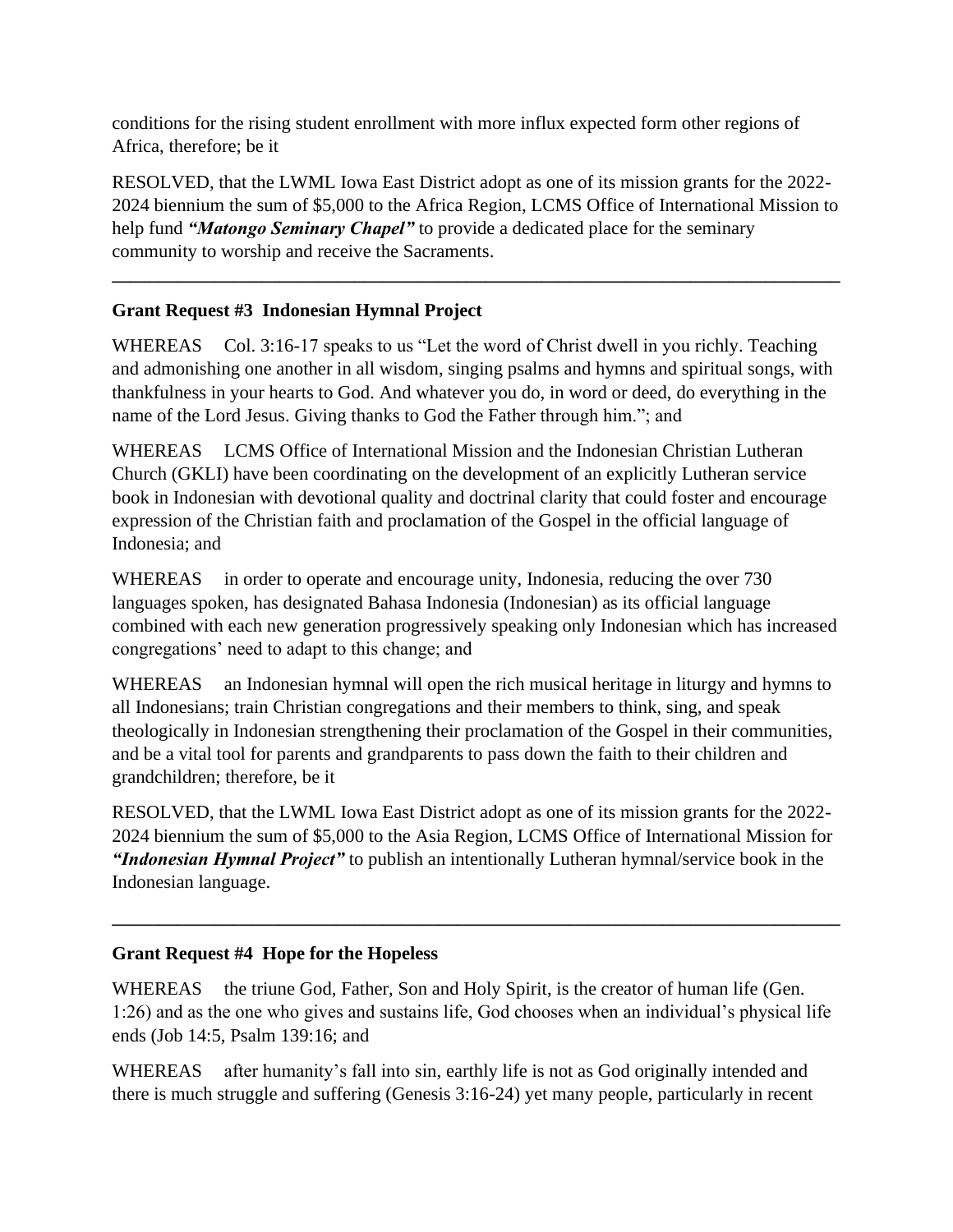years, despairing of earthly difficulties and suffering, become hopeless and begin to actively wish to die and even think about hastening their death through some action of their own; and

WHEREAS there are numerous scriptural accounts, such as the prophets Elijah (1 Kings 19) and Jonah (Jonah 1,4) that demonstrate God Himself intervening and caring for depressed individuals in both body and soul; and

WHEREAS distinctly Lutheran training is being developed to equip pastors, church workers and lay leaders with resources for interventions to share the hope that is found only in Jesus Christ through Christian love and care in psychologically appropriate ways and prevent suicide from occurring; therefore, be it

RESOLVED, that the LWML Iowa East District adopt as one of its mission grants for the 2022- 2024 biennium the sum of \$5,000 to help fund LCMS Life Ministry *"Hope for the Hopeless"* to provide a Christian response to mental illness with the hope of the Gospel to people who are feeling hopeless and despairing of earthly life to prevent the wish to die by suicide.

**\_\_\_\_\_\_\_\_\_\_\_\_\_\_\_\_\_\_\_\_\_\_\_\_\_\_\_\_\_\_\_\_\_\_\_\_\_\_\_\_\_\_\_\_\_\_\_\_\_\_\_\_\_\_\_\_\_\_\_\_\_\_\_\_\_\_\_\_\_\_\_\_\_\_\_\_\_\_**

# **Grant Request #5 Iowa East District Cross Cultural Outreach Ministry Training**

WHEREAS the Great Commission of our Lord and Savior, Jesus Christ, commands us to reach out to all and make disciples of all nations; and

WHEREAS immigrants and refugees, especially those of Muslim, Sikh, Hindu, and Buddhist cultural backgrounds, newly settling in the United States have often never had the Gospel Message of Jesus Christ shared with them; and

WHEREAS the leadership and congregations of Iowa East are desirous of obeying the command to "*make disciples of all nations*" but may find it a daunting task in not knowing how to approach and engage those of other cultures and faiths to share the Gospel with them; and

WHEREAS POBLO International is able to provide a 2-day in-person and virtual Cross Cultural Outreach Ministry Training to equip the leadership and congregations of the Gulf State District to understand and utilize the changing demographics of the U.S. in order to do effective Cross Cultural Outreach Ministry Training to those who don't look like them and are of the international communities; therefore, be it

RESOLVED, that the Iowa East District Lutheran Women's Missionary League adopt as one of its mission grants for the 2022-2024 biennium the sum of \$5,000 to enable this ministry outreach training program to begin.

**\_\_\_\_\_\_\_\_\_\_\_\_\_\_\_\_\_\_\_\_\_\_\_\_\_\_\_\_\_\_\_\_\_\_\_\_\_\_\_\_\_\_\_\_\_\_\_\_\_\_\_\_\_\_\_\_\_\_\_\_\_\_\_\_\_\_\_\_\_\_\_\_\_\_\_\_\_**

#### **Grant Request #6 Comprehensive Efforts to Address the LCMS Pastor Shortage**

WHEREAS the Lutheran Church – Missouri Synod (LCMS) is experiencing a considerable pastor shortage, with more than 450 congregations having pastoral vacancies and many clergy approaching retirement; and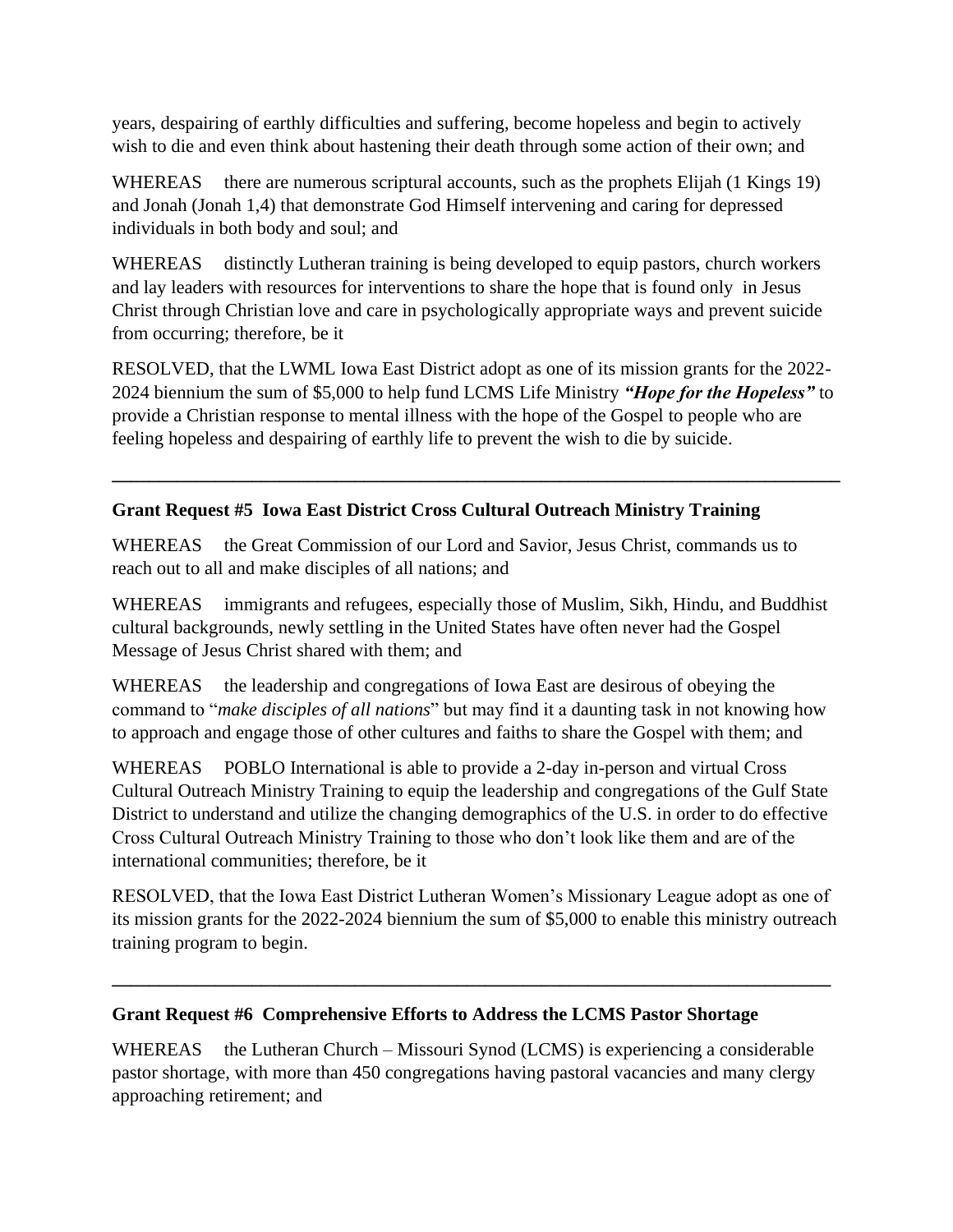WHEREAS the shortage jeopardizes faithful pastoral care to church members and diminishes LCMS congregations' vitality and growth; and

WHEREAS Concordia Seminary, in steadfastly working to address the shortage, has implemented comprehensive efforts to significantly increase its pastoral formation student enrollment; and

WHEREAS the Seminary's efforts, comprising a variety of initiatives, already are bearing fruit as evidenced by a significant increase in new Master of Divinity student enrollment; therefore, be it

RESOLVED, that the Iowa East District Lutheran Women's Missionary League adopt as one of its grants for the 2022-2024 biennium the sum of \$5,500 in support of Concordia Seminary's continued work to increase enrollment and prepare many more LCMS pastors.

# **Grant Request #7 "Feed My Lambs" – Library Program at Community Lutheran School – Readlyn**

**\_\_\_\_\_\_\_\_\_\_\_\_\_\_\_\_\_\_\_\_\_\_\_\_\_\_\_\_\_\_\_\_\_\_\_\_\_\_\_\_\_\_\_\_\_\_\_\_\_\_\_\_\_\_\_\_\_\_\_\_\_\_\_\_\_\_\_\_\_\_\_\_\_\_\_\_\_**

WHEREAS our Lord commands us in His holy word to "Train up a child in the way he should go" (Proverbs 22:6) and "Let the little children come to me and do not hinder them, for to such belongs the kingdom of heaven." (Matt. 19:14) "For to this end we toil and strive, because we have our hope set on the living God, who is Savior of all people, especially to those who believe. Command and teach these things." (1 Tim. 4:10-11) and exhorts us to "Feed my lambs." (John 21:15); and

WHEREAS to tend and feed our lambs, the school library at Community Lutheran School – Readlyn realizes the need to be filled with books, etc. to feed our lambs at all ages, in God's inerrant word and true promises plus strong Bible History. Along with rich classical literature and reading in the effort to motivate continual hands-on experience and growth; and

WHEREAS the Board of Education, Pastor and church members are aware of this need and have begun to improve the academic, catechesis and Lutheran aspects offered to the students; and

WHEREAS additional monetary funds are required to purchase books and media resources, etc. to attain this; therefore, be it

RESOLVED, that the Iowa East District Lutheran Women's Missionary League adopt as one of its mission grants for the 2022-2024 biennium the sum of \$3,000 to support this mission program for His lambs.

**\_\_\_\_\_\_\_\_\_\_\_\_\_\_\_\_\_\_\_\_\_\_\_\_\_\_\_\_\_\_\_\_\_\_\_\_\_\_\_\_\_\_\_\_\_\_\_\_\_\_\_\_\_\_\_\_\_\_\_\_\_\_\_\_\_\_\_\_\_\_\_\_\_\_\_\_\_\_**

# **Grant Request #8 Wartburg Walther League (LCMS-U)**

WHEREAS the Holy Scriptures exhort both parents and the church to, "Train up a child in the way he should go" (Proverbs 22:6), and also warns that, "we do not wrestle against flesh and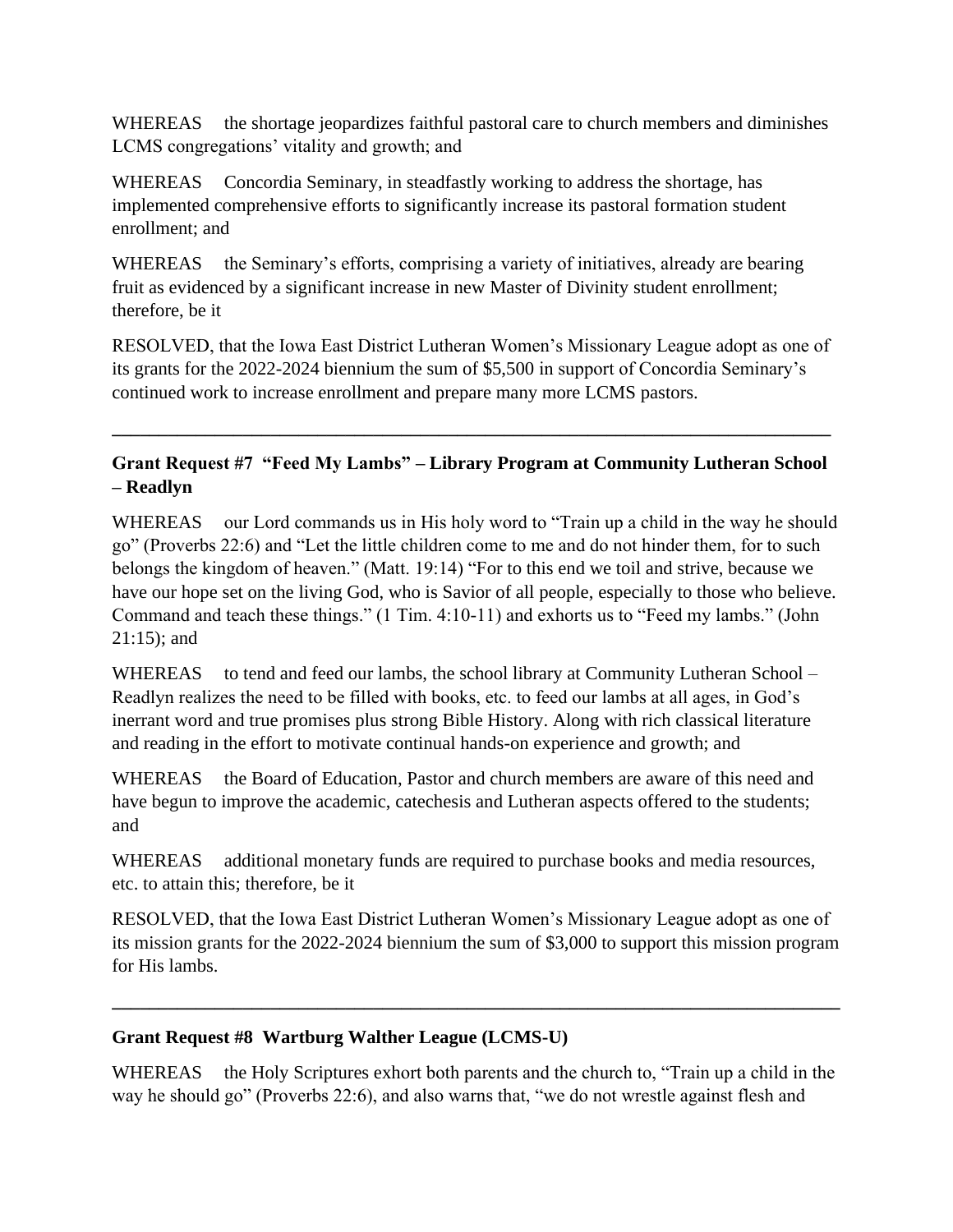blood, but against the rulers, against the authorities, against the cosmic powers over this present darkness, against the spiritual forces of evil in the heavenly places" (Ephesians 6:12), and therefore exhorts us to "take up the whole armor of God, that you may be able to withstand in the evil day, and having done all, to stand firm" (Ephesians 6:13), and

WHEREAS our college-aged children often suffer attack and duress from non-believing professors and peers, having their faith questioned and challenged and even mocked and ridiculed so that they desperately need and benefit from the support of local congregations to care for them while away from home and to network them with likeminded peers and mentors; and

WHEREAS LCMS campus ministries provide precisely this service through Word and Sacrament ministry, pastoral counseling, Bible studies, fellowship events, intercollegiate fellowship, and more, and St. John Lutheran Church in Waverly, IA, has such a campus ministry, the Wartburg Walther League, recognized as an official campus ministry of the LCMS, providing services to LCMS students and others attending Wartburg College in Waverly, IA; and

WHEREAS monetary funds are necessary for promoting the campus ministry, providing supplies for the ministry, providing food and entertainment for fellowship events, for underwriting guest speakers and conferences, and more; therefore, be it

RESOLVED, that the Iowa East District Lutheran Women's Missionary League adopt as one of its mission grants for the 2022-2024 biennium the sum of \$2,500 to support the development and growth of this vital campus ministry.

# **Grant Request #9 Let us sing unto the Lord: Enriching Camp Worship with Beautiful Music**

WHEREAS Camp Io-Dis-E-Ca, the camp of the Iowa District East (IDE), Lutheran Church – Missouri Synod in Solon, IA, exists to promote and provide Christ-centered education, recreation, and inspiration for individuals and groups of all ages; and

WHEREAS music is a key way to learn the Christian faith; and

WHEREAS Camp Io-Dis-E-Ca's existing music and sound equipment is outdated or not dedicated to summer camp music; and

WHEREAS Camp Io-Dis-E-Ca would like to incorporate skilled and well-done music into the existing Camp program; and

WHEREAS the quality of music at summer camp is often dependent upon the abilities of summer staff members; therefore, be it

RESOLVED, that the Iowa East District Lutheran Women's Missionary League adopt as a mission grant for the 2022-2024 biennium the sum of \$8,000 to aid in the hiring and establishment of a new summer staff position of Summer Camp Music Director, and to fund new sound equipment, instruments and music materials/resources for Camp Io-Dis-E-Ca.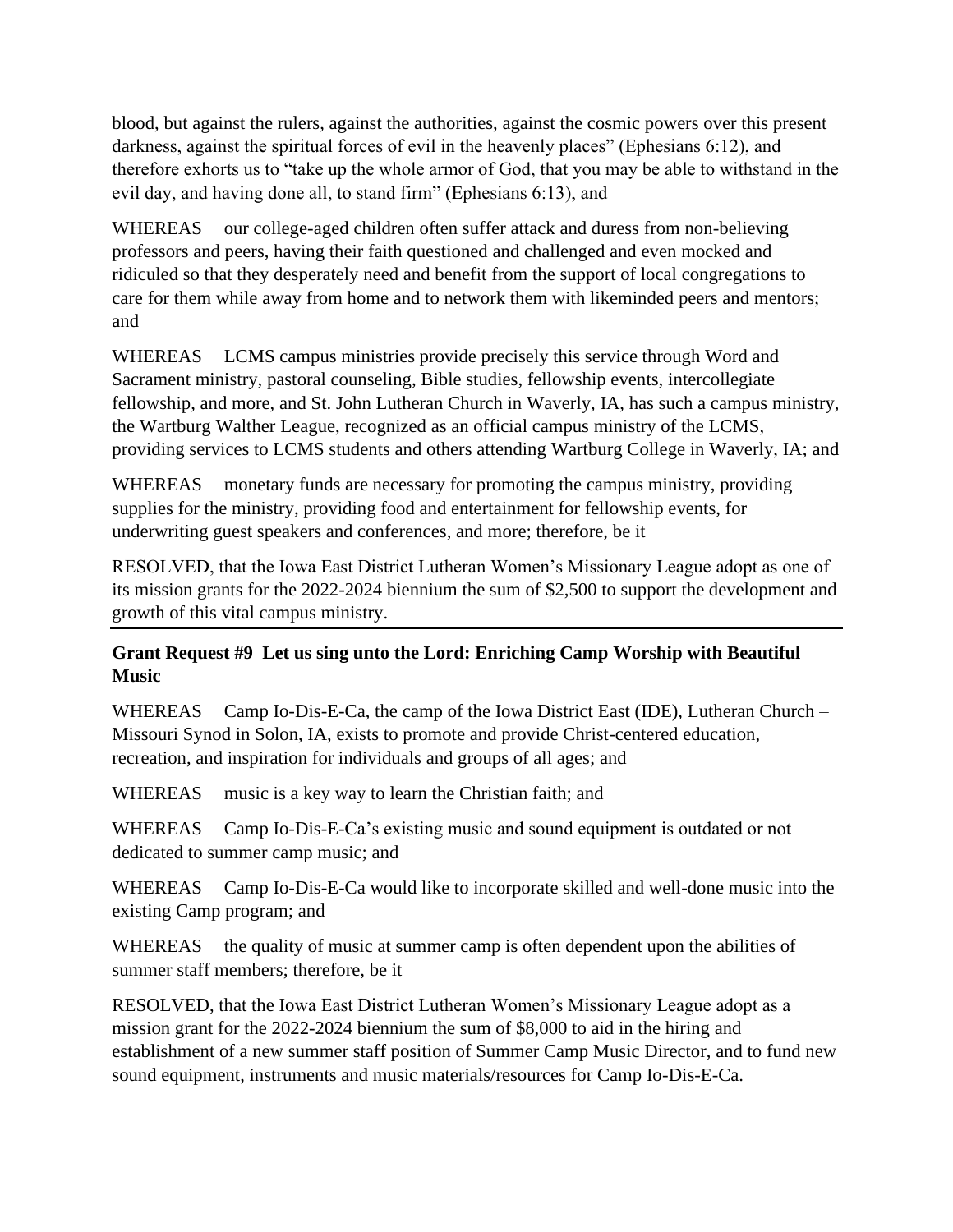# **Grant Request #10 LERT Team, Immanuel Lutheran, Cedar Falls**

WHEREAS the Great Commission of our Lord and Savior, Jesus Christ, commands us to help our brothers and sisters in their time of need in the local communities and abroad as far as we are able to reach. He has said that whatever you do to the least of these you do unto me.

**\_\_\_\_\_\_\_\_\_\_\_\_\_\_\_\_\_\_\_\_\_\_\_\_\_\_\_\_\_\_\_\_\_\_\_\_\_\_\_\_\_\_\_\_\_\_\_\_\_\_\_\_\_\_\_\_\_\_\_\_\_\_\_\_\_\_\_\_\_\_\_\_\_\_\_\_**

WHEREAS organized groups are necessary through churches to provide people and equipment to accomplish this command.

WHEREAS LERT (Lutheran Early Response Team) at Immanuel Lutheran Church in Cedar Falls, Iowa (headed up by LERT Coordinator Dylan Woodall) is training individuals and organizing their congregation team to work with other congregations, Iowa East District and LCMS to provide the needed assistance to those affected by disasters. Immanuel Lutheran Church LERT is in need of equipment to successfully and safely respond to flood disasters as well as larger chainsaws to provide assistance to a wider range of storm disasters and general tools to have on hand.

WHEREAS the Immanuel Lutheran Church board is aware of this need and supports this disaster response ministry but is unable to fully finance the cost of \$14,755; therefore, be it

RESOLVED, that the Iowa East District Lutheran Women's Missionary League adopt as one of its mission grants for the 2022-2024 biennium the sum of \$8,000 to enable the LERT ministry to grow and spread the Word through disaster response.

# **Grant Request #11 Financial Assistance for Concordia Theological Seminary, Fort Wayne, Indiana Food and Clothing Co-op to Purchase Food**

WHEREAS Christ, in His Holy Word, commands us to go and teach all nations about Him and what He has done for us (Matthew 28:19), and

WHEREAS Individuals from around this country and the world come to Concordia Theological Seminary to prepare to serve God's people here in the United States as well as in mission work around the world, and

WHEREAS when these students make the decision to leave their jobs and come to the seminary with their families, they no longer have the same financial flow of funds that they had before, but continue to have the same financial needs, and

WHEREAS spouses in many student families do find employment in Fort Wayne, but most are marginalized because the employers know they will only be here for a short time, throwing families into difficult financial positions, and

WHEREAS the seminary seeks to reduce this financial burden by providing students access to a Food Co-op, which currently supplies between 80% and 90% of all families' food and household needs each month at no cost to the student, relying upon donations from individuals, congregations and organizations; therefore, be it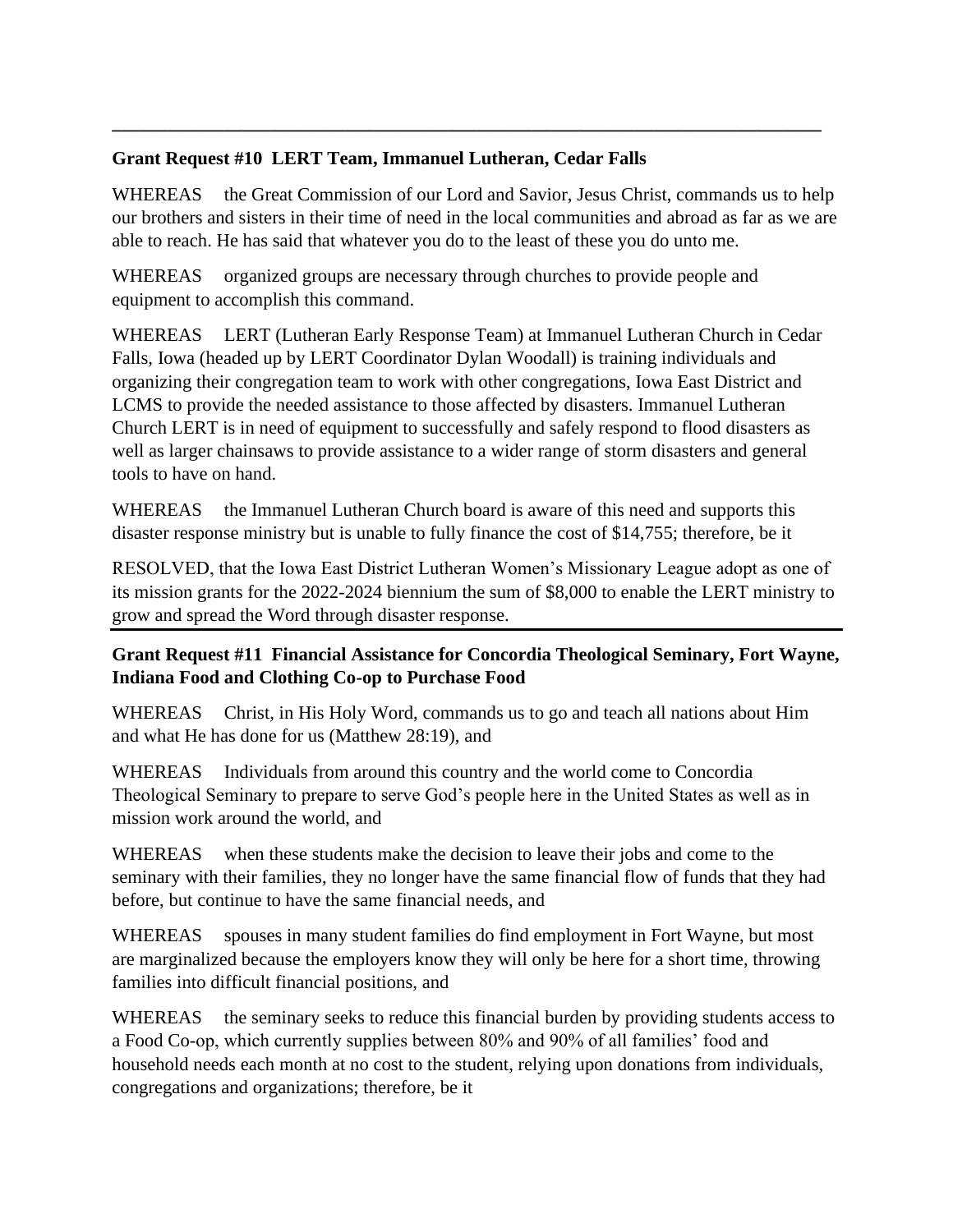RESOLVED, that the Iowa East District Lutheran Women's Missionary League assembled in Convention in Cedar Falls, IA in June 2022, grant the sum of \$10,000 for the purchase of perishable items for the Food and Clothing Co-op of Concordia Theological Seminary, Fort Wayne, Indiana for the 2022-2024 biennium.

### **Grant Request # 12 Different Languages, Same Savior: Lutheran Books for Missionaries Around the World**

WHEREAS God bids His people to share the Good News with people "from every nation, from all tribes and peoples and languages (Rev. 7:9); and

WHEREAS the Lutheran Church – Missouri Synod has placed 88 missionary families in countries all around the world, and dozens more here in the United States to serve immigrant populations, many of whom have never heard the Gospel; and

WHEREAS these LCMS global missionaries, as well as LCMS evangelism teams here in Iowa East, have expressed a deep need for Lutheran teaching materials, such as catechisms and Bible story books, printed in the native languages of the people they serve; and

WHEREAS the Lutheran Heritage Foundation translates and publishes Lutheran books into more than 120 languages and gives them free of charge to the churches and people who need them; therefore, be it

RESOLVED that the LWML Iowa East District adopt as one of its mission grants for the 2022- 2024 biennium the sum of \$5,000 to enable the Lutheran Heritage Foundation to provide good Lutheran books for missionaries to share the Gospel here in Iowa – and around the world.

Grant Request #13 Bringing Spanish Braille Bibles to Central and South America

WHEREAS In Acts 2:11b, St. Luke wrote, "...we hear them declaring the wonders of God in our own tongues", and

WHEREAS the mission of the Lutheran Braille Workers is to provide the message of salvation through faith in Jesus Christ to people who are Blind or Visually impaired throughout the world *for free*; and

WHEREAS Lutheran Braille Workers has received a request to produce over 20,000 volumes of Spanish Braille Bibles for Bible societies and churches throughout Central America and South America within the next two years, requiring the additional purchase of thousands of pounds of paper, cardboard, and other supplies for production purposes; and

WHEREAS through gaining access to scriptures in Spanish and a format they can read, thousands of people living in physical and spiritual darkness will know the true light of Jesus in their lives through Spanish Braille Bibles; therefore, be it

RESOLVED, that the Iowa East District Lutheran Women's Missionary League in convention adopt as one of the mission grants for the 2022-2024 biennium the sum of \$10,000 for Lutheran Braille Workers to fund the production of over 2,000 Spanish Braille volumes of the Bible.